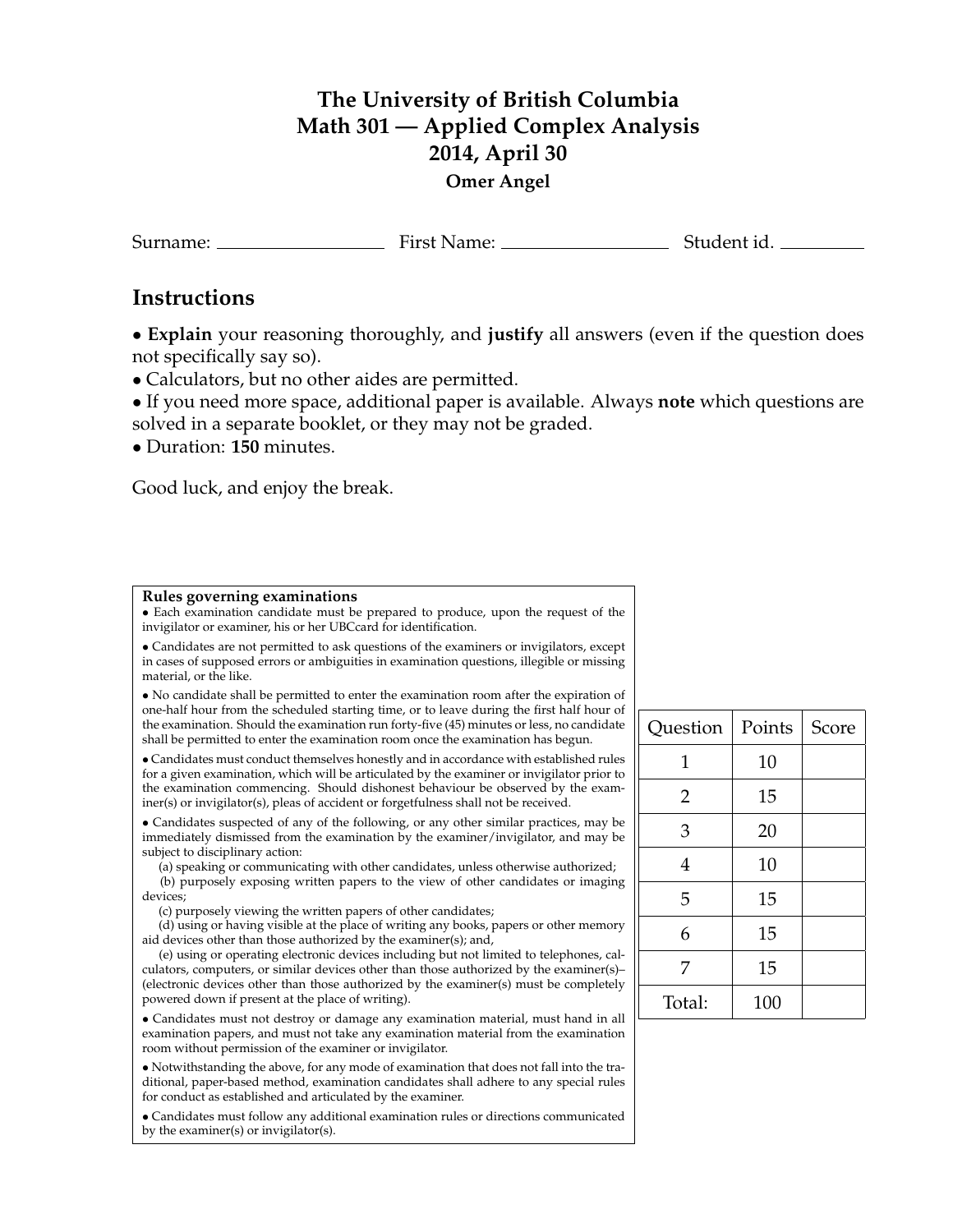(10) 1. Compute  $\int_{-\infty}^{\infty}$  $\cos(x)$  $\frac{\cos(x)}{x^2 + \pi^2}$ . Justify all steps.

| $\boldsymbol{x}$ |                                       |                   | $\boldsymbol{s}$ |
|------------------|---------------------------------------|-------------------|------------------|
|                  | ιĸ<br>$\pi e$                         | -at<br>$\epsilon$ | $s+a$            |
| $\boldsymbol{x}$ |                                       | $\sin(at)$        |                  |
| $e^{-x}$         | $\sqrt{2\pi\sigma}e^{-\sigma^2k^2/2}$ | $\cos(at)$        |                  |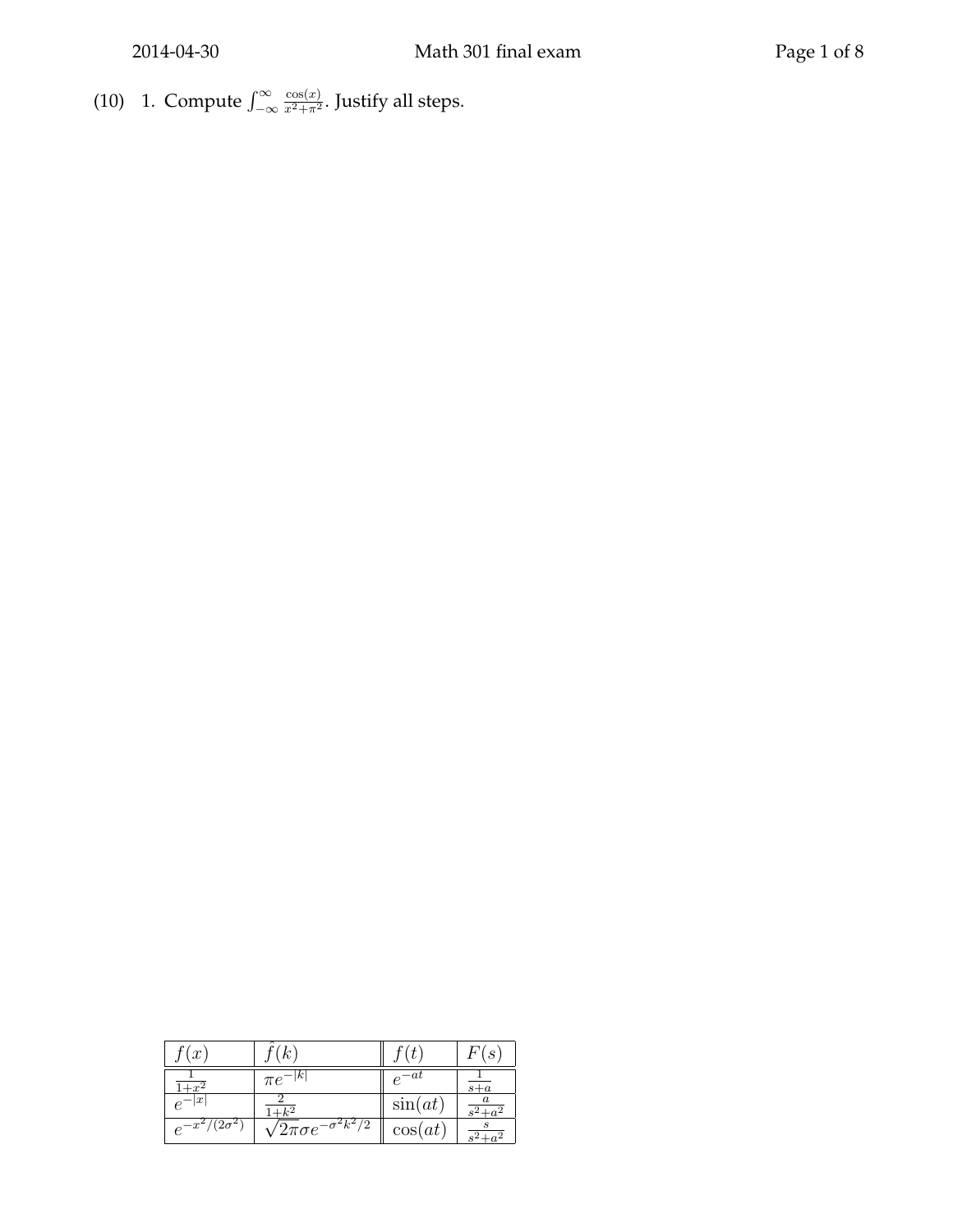(15) 2. Compute  $\int_0^\infty$  $\frac{x^{-2/3}}{x+3}$ . State which branch and the contour you are using. Justify all steps.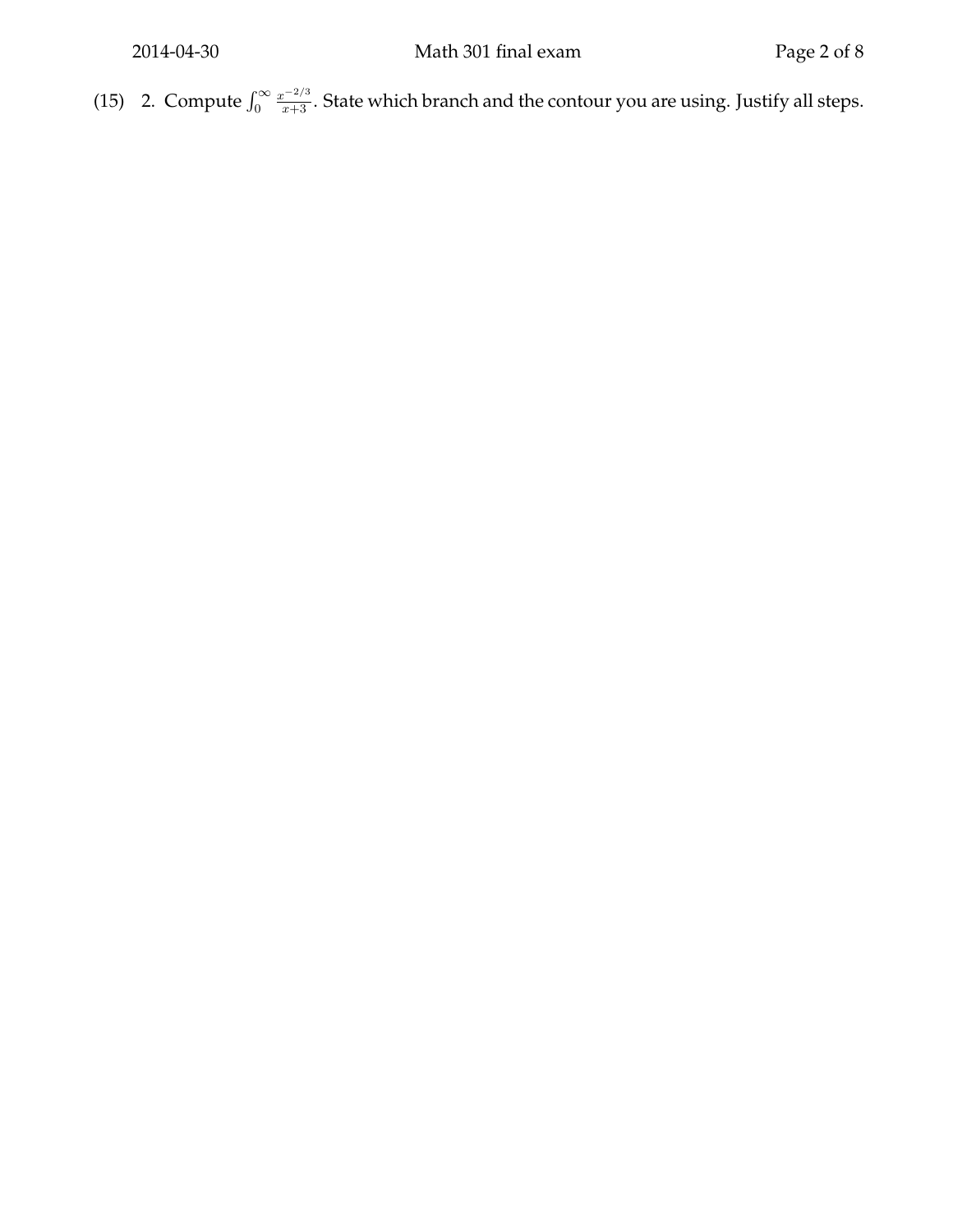(20) 3. Consider the branch of  $(z^3 - 2z^2)^{1/3}$  given by  $f(z) = \exp(\frac{2}{3} \text{Log } z + \frac{1}{3} \text{Log } z)$  $\frac{1}{3}$  Log $(z-2)$ ), where Log z is the principle branch of  $\log z$ . a. Where are the branch points of  $(z^3 - 2z^2)^{1/3}$ ? Justify your claim, do not forget a possible branch point at  $\infty$ . Where are the branch cuts of f?

b. Express  $f$  using the range of angles method.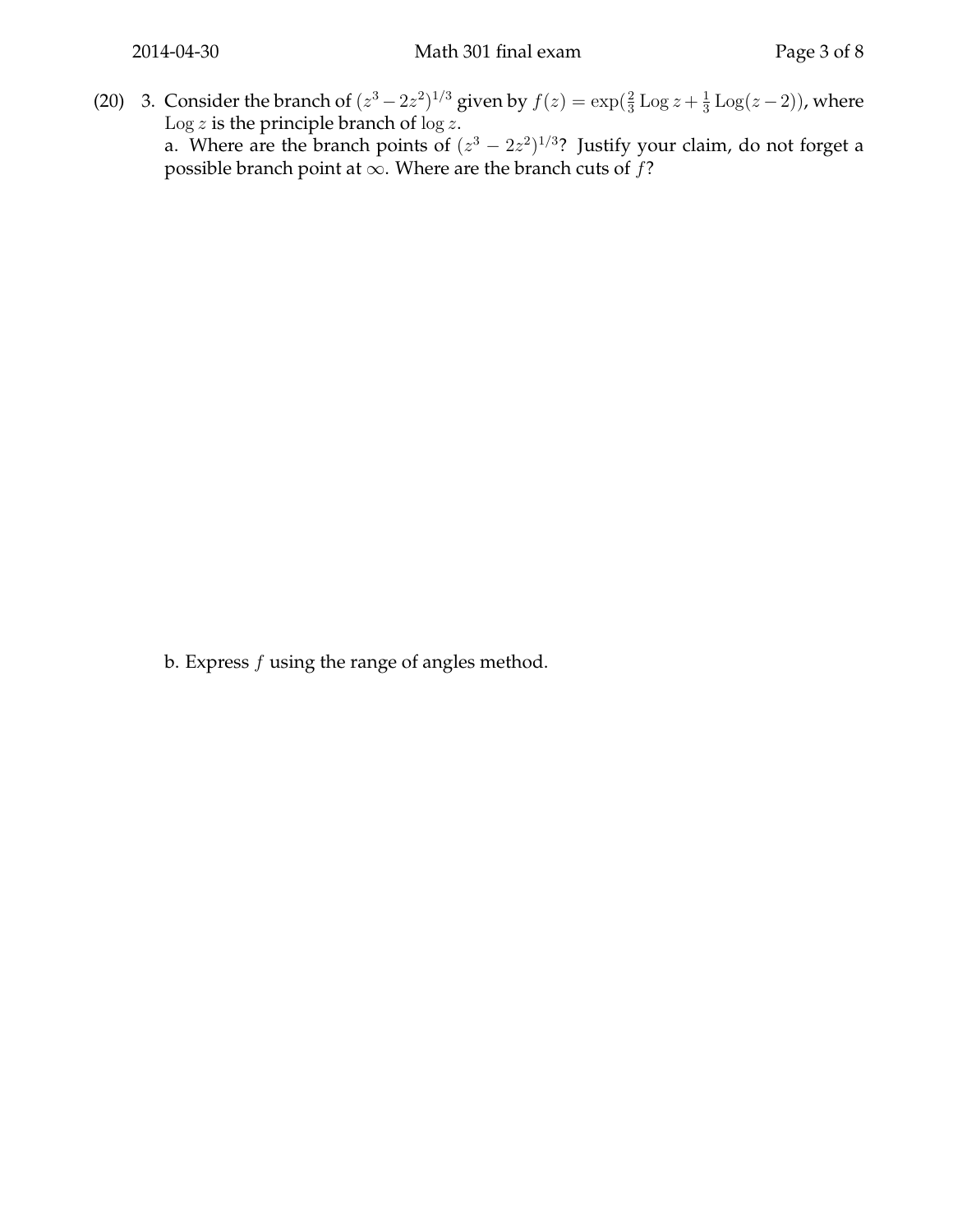c. Find the limit of  $f(z)$  as  $\boldsymbol{z}$  approaches 1 from above and from below.

d. Find the limit of  $f(z)$  as  $z$  approaches  $-1$  from above and from below.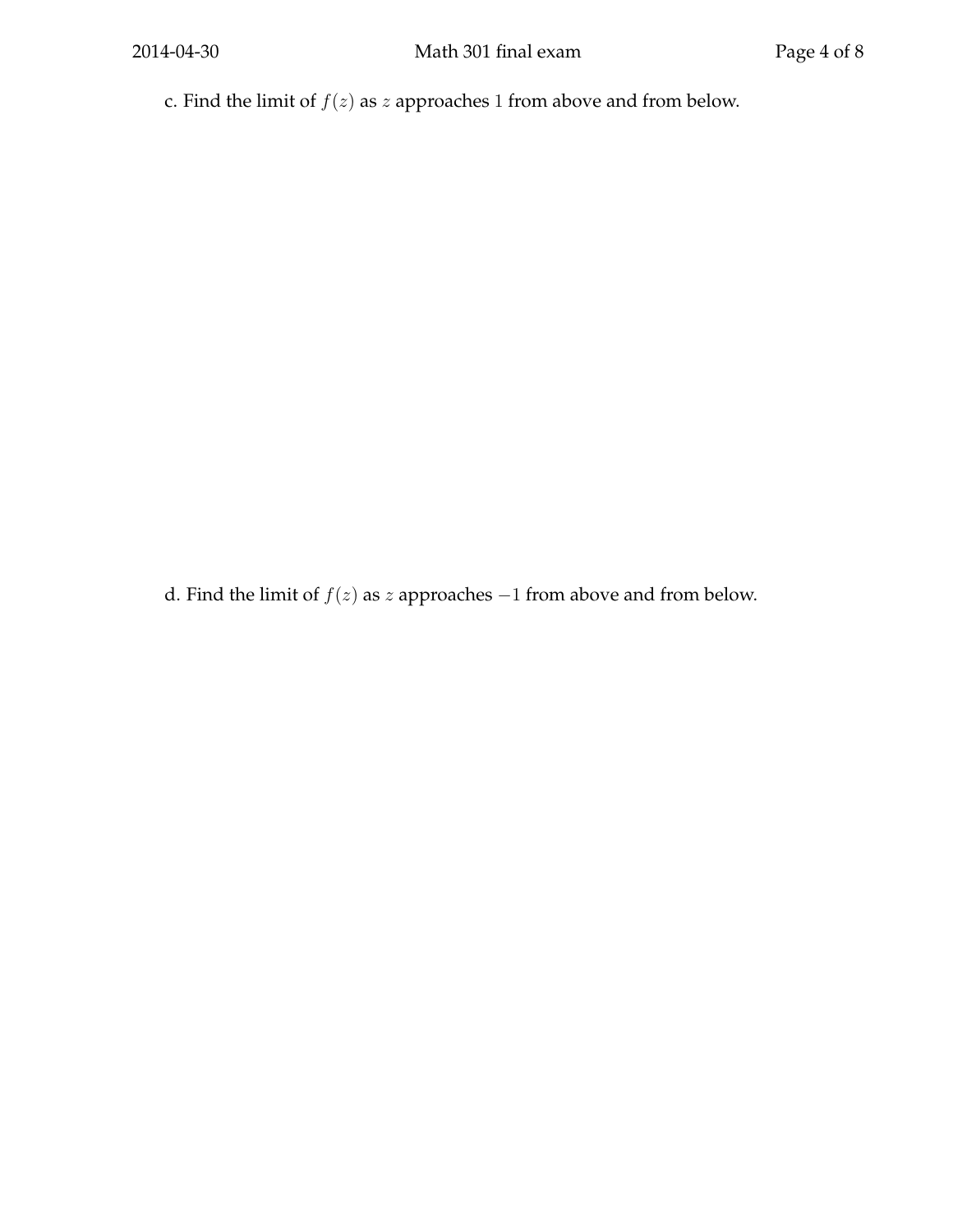(10) 4. If  $f(z) = \frac{P(z)}{Q(z)}$  is rational with  $deg(Q) \geq 2 + deg(P)$ , prove that the sum of the residue of  $f$  at its poles is 0.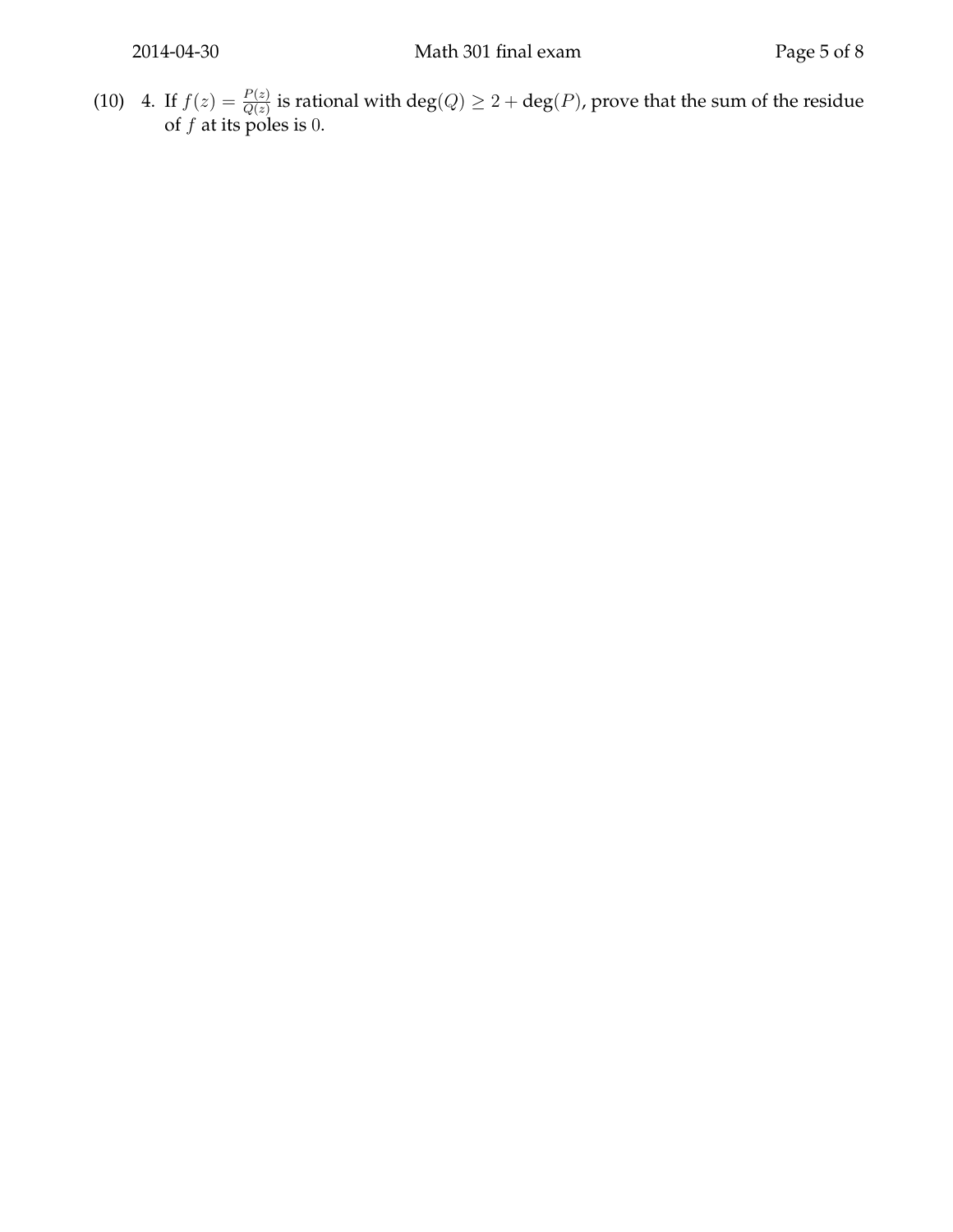(15) 5. a. Map the region  $\{|z - 2| > 1\} \cap \{|z + 2| > 1\}$  to an annulus  $\{a < |z| < b\}$  for some  $a, b.$ 

b. Solve the Laplace equation  $\Delta \varphi \equiv 0$  in that region with boundary conditions  $\varphi = -1$ on the left circle and  $\varphi = 1$  on the right circle. (Hint: log  $|z|$  is harmonic except at 0.)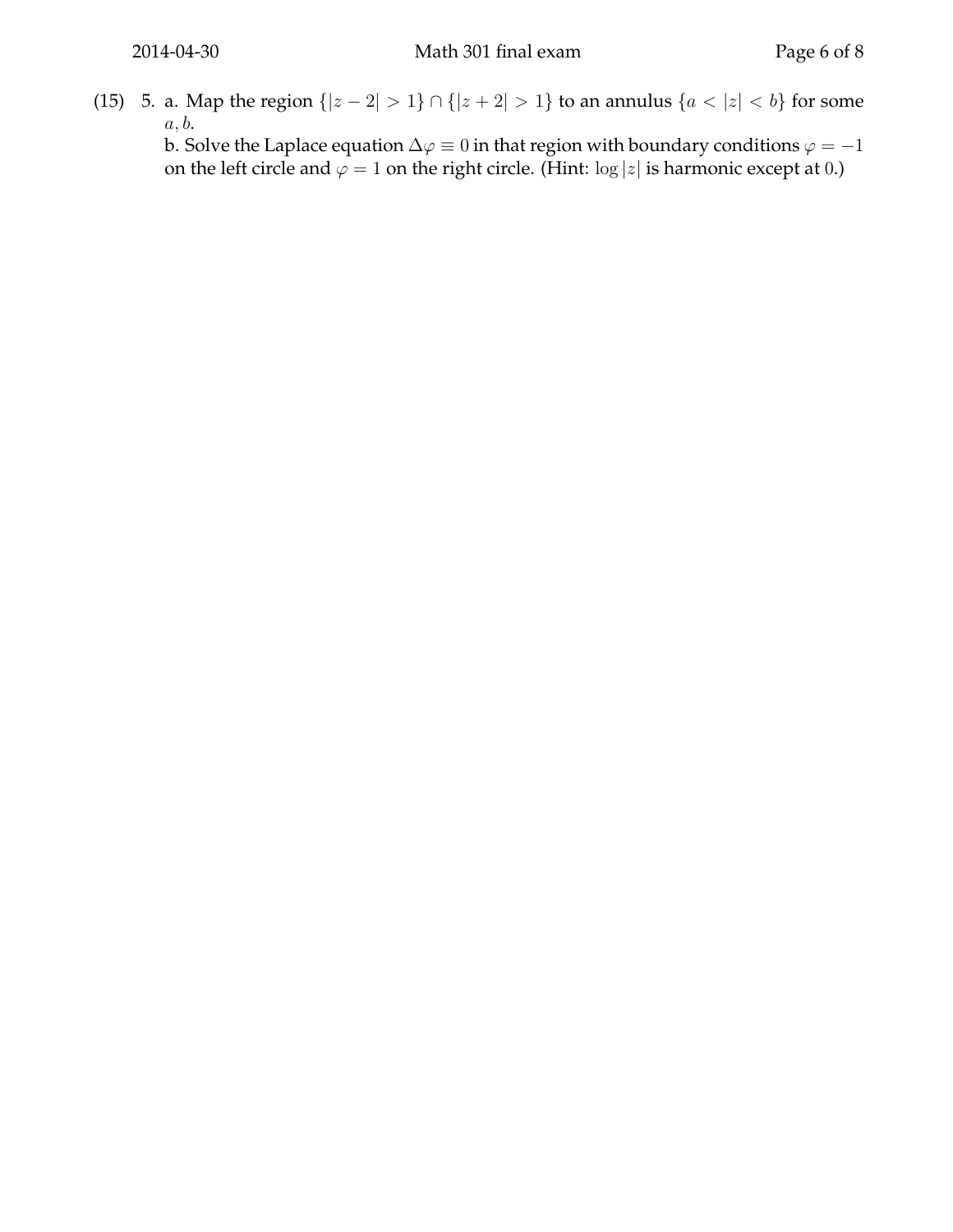(15) 6. Let 
$$
f(x) = \begin{cases} xe^{-3x} & x > 0 \\ 0 & x < 0 \end{cases}
$$
.  
a. Compute the Fourier transform of *f*.

b. Compute the Laplace transform of  $f$ .